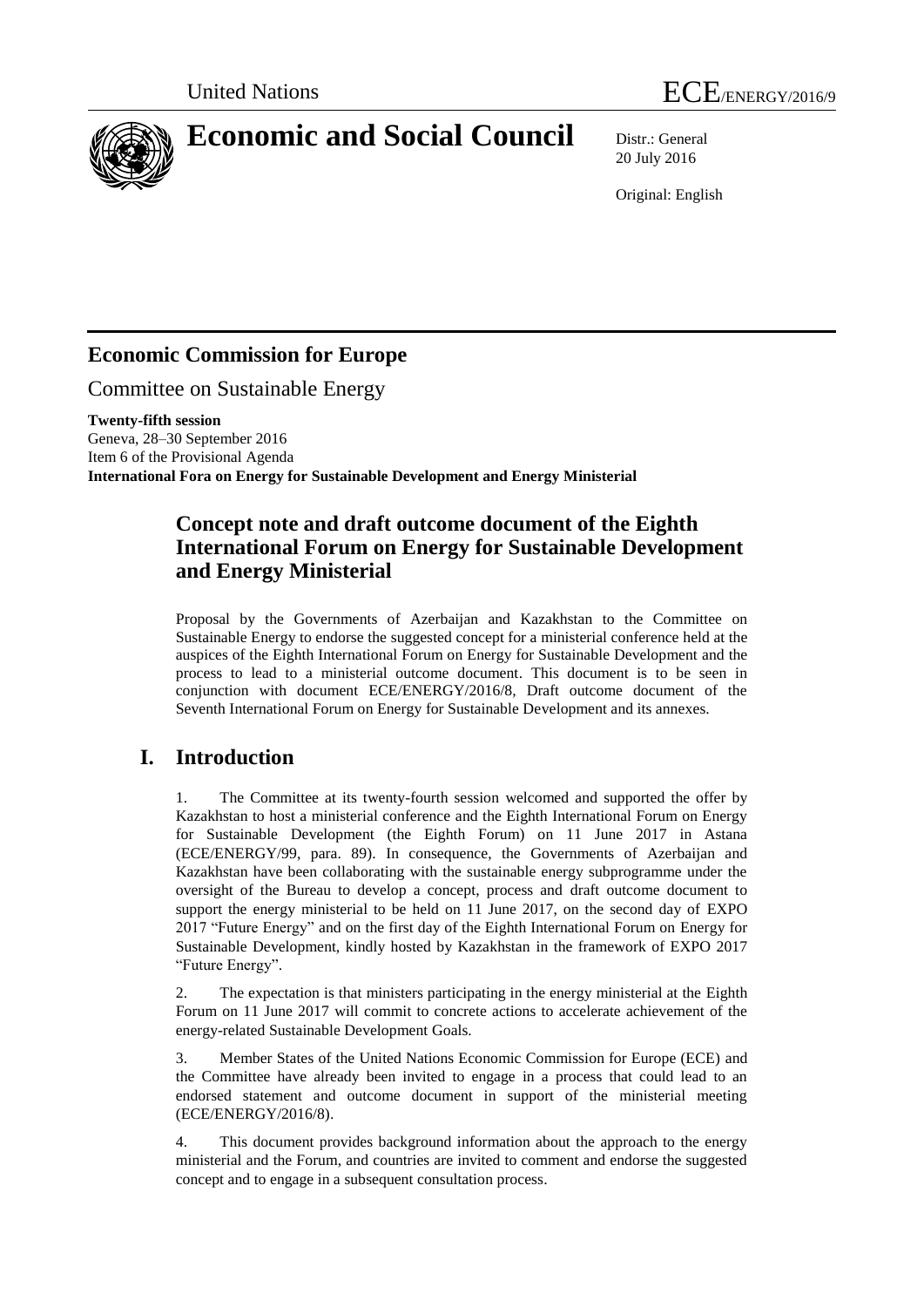### **II. Time and venue**

5. The Eighth Forum will be held in Astana, Kazakhstan, on 11–14 June 2017. It will begin with a ministerial event with the title "Meeting the challenge of sustainable energy" on 11 June 2017, in the framework of the EXPO 2017 "Future Energy". It is jointly organized by the Government of Kazakhstan and the United Nations Regional Commissions. Other organizations, including, but not limited to, the International Energy Agency (IEA), the International Energy Charter, the International Renewable Energy Agency (IRENA), the Organization of the Petroleum Exporting Countries (OPEC), the World Energy Council (WEC), and the United Nations Secretary General's Sustainable Energy for All (SE4All) initiative will be approached to partner.

# **III. Ambition and context**

6. Following adoption of the 2030 Agenda for Sustainable Development by the United Nations General Assembly in September 2015, the United Nations and other international actors, countries and the private sector continue to explore how they can implement the Sustainable Development Goals and other aspirational pledges such as the Paris Agreement on climate change.

7. The new global sustainable development agenda requires countries to pursue concerted and accelerated action on energy in their national programmes in order to meet the challenge of sustainable energy. In order to understand the full implications of the development imperatives, countries need to understand what has been agreed both in their own national contexts and from others' perspectives. Only then can the diverse development pathways be pursued efficiently.

8. The Eighth Forum provides the opportunity to reflect on the agreements and activities to date and further pursue a common agenda towards meeting the challenge. The objective of the Eighth Forum is therefore to build on the previous outcomes and experiences and to agree on potential solutions at an energy ministerial at the outset of the Eighth Forum, as a major stepping stone in the history of this international fora process.

9. The Fifth Forum on Energy for Sustainable Development<sup>1</sup> called for a deep longterm transition to a sustainable energy future, and the Sixth Forum on Energy for Sustainable Development<sup>2</sup> set out the following five concrete steps the United Nations Regional Commissions could take. The Seventh Forum on Energy for Sustainable Development<sup>3</sup> (the Seventh Forum) will aim to define the challenges ahead and develop a concrete roadmap for the international community to achieve common goals.

10. The Seventh Forum to be held in Baku on 18–21 October 2016 has been designed specially to explore the gaps between country actions and nationally determined contributions (NDCs) and between NDCs and the desired outcomes in order to explore how far away the world is from achieving the 2030 Agenda.

<sup>&</sup>lt;sup>1</sup> The Executive Secretaries of the UN Regional Commissions signed a joint statement (the Hammamet Declaration) in 2014, a call for action in which three key components were highlighted: a) Energy efficiency in most countries needs to improve more quickly; b) Renewable energy policies need to be redesigned; and c) Equitable access to modern energy services requires mobilizing adequate resources. See:

[http://www.unece.org/fileadmin/DAM/energy/se/pdfs/ee21/Forum\\_November\\_Tunisia/Joint\\_Statement\\_Fifth\\_Intern](http://www.unece.org/fileadmin/DAM/energy/se/pdfs/ee21/Forum_November_Tunisia/Joint_Statement_Fifth_Intern%09ational_Forum_Final_All.pdf) [ational\\_Forum\\_Final\\_All.pdf](http://www.unece.org/fileadmin/DAM/energy/se/pdfs/ee21/Forum_November_Tunisia/Joint_Statement_Fifth_Intern%09ational_Forum_Final_All.pdf)

 $2$  See:

[http://www.unece.org/fileadmin/DAM/energy/se/pdfs/eneff/6th\\_Forum\\_Yerevan\\_Sept.2015/IFESD.6](http://www.unece.org/fileadmin/DAM/energy/se/pdfs/eneff/6th_Forum_Yerevan_Sept.2015/IFESD.6%09_Action.Plan_Joint.Statement.pdf) [\\_Action.Plan\\_Joint.Statement.pdf](http://www.unece.org/fileadmin/DAM/energy/se/pdfs/eneff/6th_Forum_Yerevan_Sept.2015/IFESD.6%09_Action.Plan_Joint.Statement.pdf)

<sup>&</sup>lt;sup>3</sup> Needs to be further defined and adapted after the Seventh Forum in October 2016 in Baku, Azerbaijan.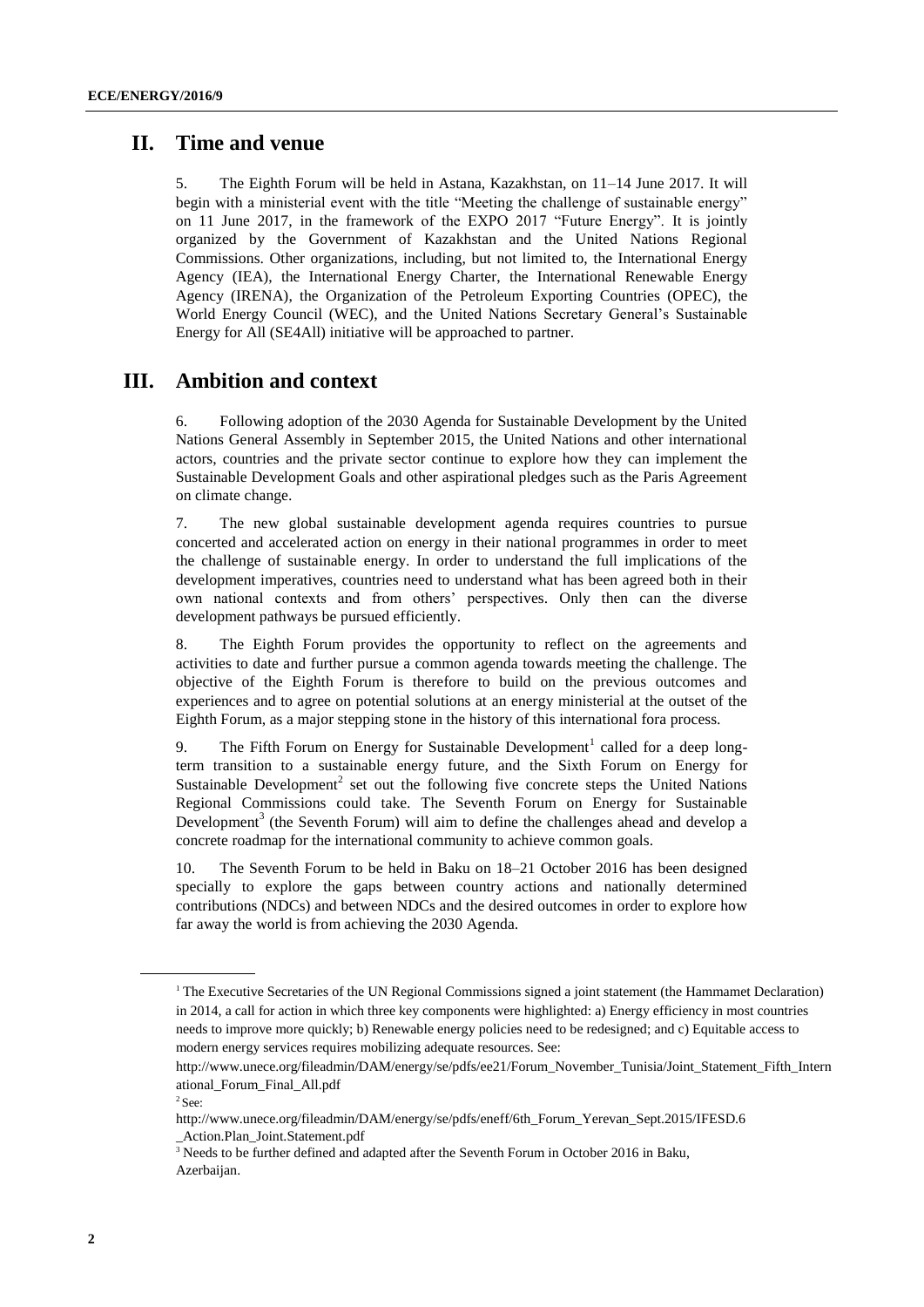11. The Eighth Forum in consequence will present ministers with a menu of options about what countries could do to attain the energy-related Sustainable Development Goals and implement the NDCs based on a thorough analysis of the gap and the challenges ahead. The Eighth Forum and the ministerial conference are about understanding and then closing the gap quickly, seeking to advance solutions that promote energy efficiency and existing low-carbon energy technologies and policies.

## **IV. Objective of the energy ministerial conference**

12. The proposed ministerial dialogues are intended to enhance the understanding of sustainable energy and possible policy drivers to achieve a common goal on sustainable energy, promote a policy dialogue and provide awareness-raising of different outcomes that could emerge over time. It will further provide an opportunity to explore how the United Nations system can help implement or pursue sustainable agendas putting to the fore the regional context. Can we design a pathway to a sustainable energy system whereby a successful regional outcome is a composite of national choices?

- 13. In particular, the ministerial dialogue has the following objectives:
	- (a) Raise the importance of the regional context in attaining sustainable energy goals;
	- (b) Solidify the understanding of the role of clean fossil fuels in future energy systems in the short- and medium-term;
	- (c) Raise awareness about different plausible pathways for countries;
	- (d) Bring the voice of Central Asia and the Caucasus to energy and climate discussions;
	- (e) Launch a "regional centre for development of green technologies and investment projects" under the United Nations umbrella.

14. The energy ministerial conference will offer the possibility to ministerial participants to share thoughts and experiences in plenary, followed by moderated roundtables on two key topics of their choice: 1. Understanding the challenges of sustainable energy, 2. Closing the gaps quickly, and 3. Making decisions in times of risk and uncertainty.

15. Ministers will be presented with a short document containing a number of concrete priority actions they are willing to make (see Annex I for a suggestion and also document ECE/ENERGY/2016/8, Annexes). Ministers will be requested to sign the document in a ceremony on stage, followed by a press conference and Q&A. The recommendations and solutions could further be integrated into a "Manifesto of Values of Expo 2017", which is planned to consolidate proposals of private sector, governments, academia and environmental organizations, business-structures to create a new model of energy. It is hoped that the ministers will agree to become ambassadors for the key messages and recommendations at subsequent ministerial and high-level meetings that they will participate in, including, but not limited to, meetings organized by the IEA, the United Nations Framework Convention on Climate Change (UNFCCC), G20 etc.

# **V. Topical focus of the energy ministerial**

16. The following themes represent a mere selection of topics based on the mandate of the sustainable energy subprogramme to support all technology options and market signals to reduce the net carbon intensity of the energy sector. Discussions do not need to be limited to this selection. The Committee is invited to comment for an optimal and holistic approach of interest to all member States: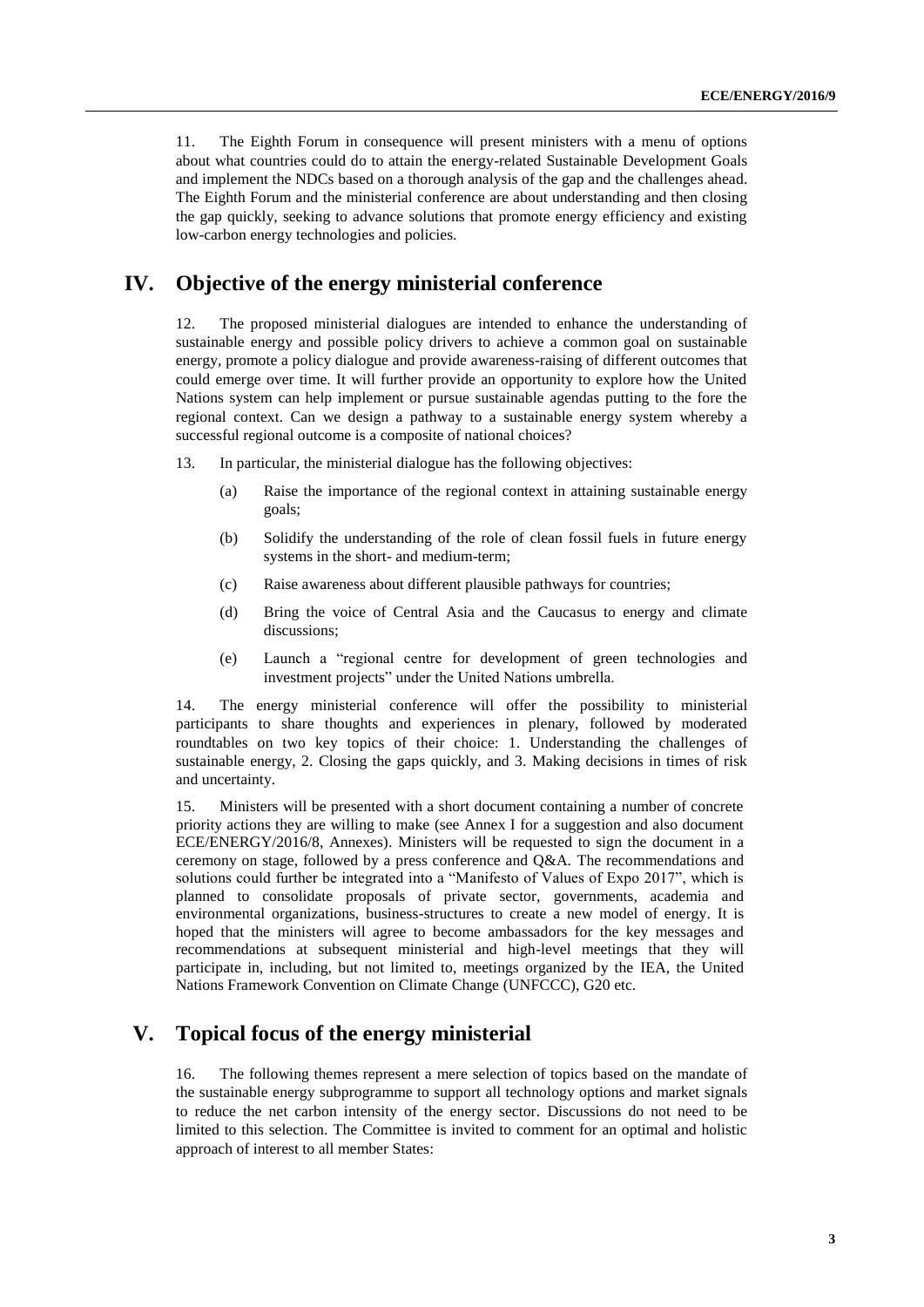#### **A. Understanding the challenge of sustainable energy**

- (a) Energy outlook and appropriate indicators the trend, the gap, the challenge;
- (b) Energy balance and energy security;
- (c) The role of fossil fuels in future energy systems;
- (d) Impacts of oil price developments on achieving the energy related sustainable development goals;
- (e) Future sustainable energy systems and balancing markets;
- (f) Regional integration and cooperation, interconnectivity of systems in the region;
- (g) Regional specificities in reaching the energy-related sustainable development goals.

#### **B. Closing the gap quickly**

- (a) Reducing the carbon intensity of the energy sector: Priority action areas;
- (b) The role of existing and new technologies and innovation to meet the SDGs;

(i) Enhancing energy efficiency and the uptake of energy efficiency saving measures;

- (ii) Improving the efficiency of coal fired-power stations;
- (iii) Promoting renewable energy within future energy systems;
- (iv) Reinforcing synergies between renewable energy and gas;
- (v) Methane management in extractive industries;
- (vi) Carbon capture and storage;
- (c) National action plans and holistic energy policies;
- (d) Overcoming investment barriers in the region; infrastructure finance;
- (e) Enhancing market conditions, the right way to improve carbon intensities;
- (f) Water, food and energy nexus;
- (g) Human and institutional capacities for energy policy and technology development and implementation;
- (h) Improving country capacity for data availability, collection, interpretation, and transparency.

#### **C. Making decisions in times of risk and uncertainty**

- (a) Choosing the right indicators;
- (b) Energy productivity: measuring and tracking progress;
- (c) Creating the conditions to make medium- und long-term decisions in times of risk and uncertainty;
- (d) Green finance mechanisms: trends and impacts;
- (e) Regional specificities in finance and investments.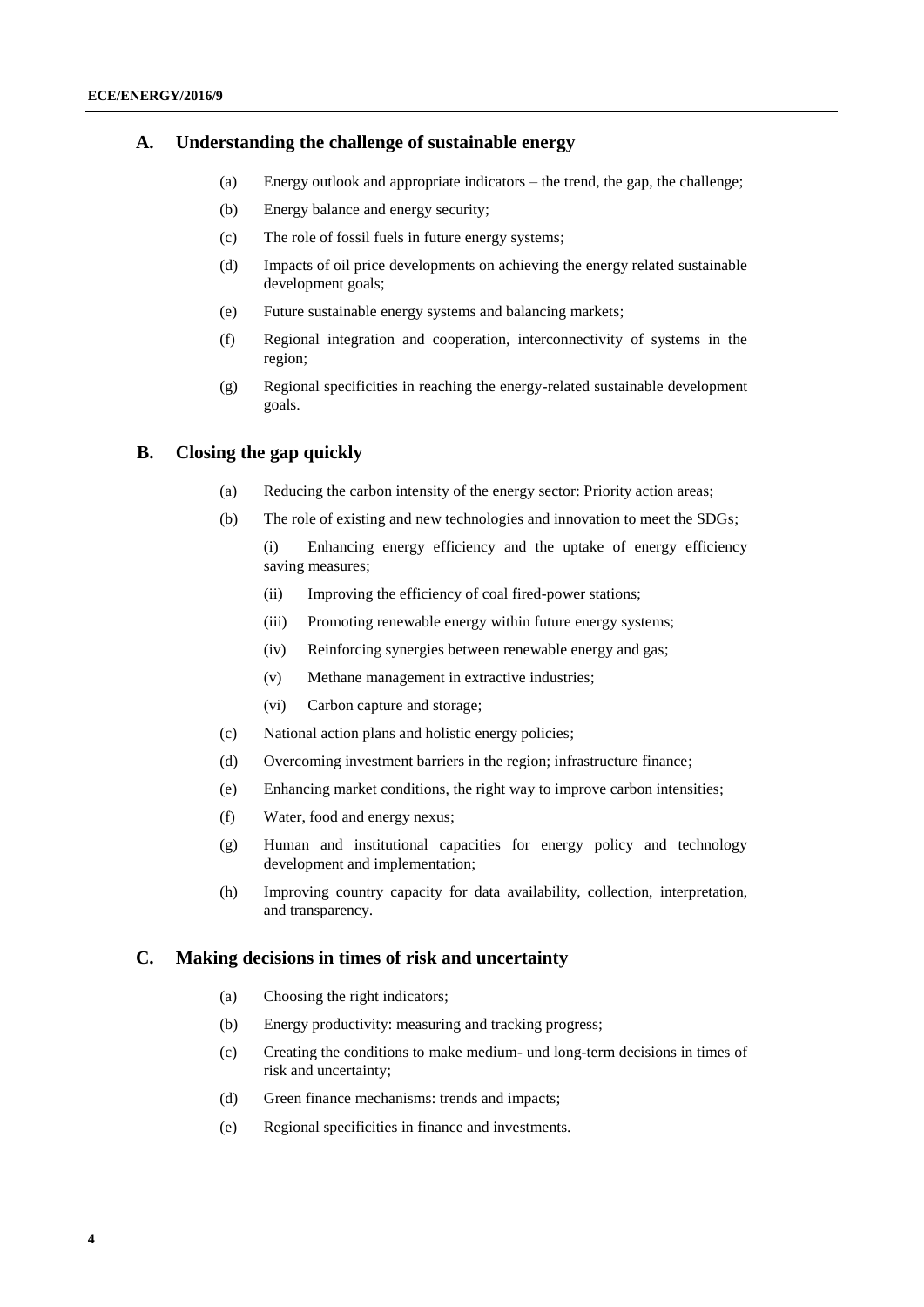### **VI. Participants**

17. The Forum will assemble up to 300 international energy experts, government officials, and representatives from the business community, financial sector, academia and civil society to share perspectives on how the Sustainable Development Goals can be implemented.

18. The private sector plays an important role in achieving the goals of sustainable development. Now, more than ever, there is a need for proper regulation, measurement and communication as part of a transparent sustainability reporting process to allow the private sector to contribute optimally to the current developments. The energy ministerial offers an international and neutral platform that brings public and private decision makers together to explore a concerted approach based on mutual strengths.

19. The Government of Kazakhstan and the Executive Secretary of ECE will invite all member States of the United Nations regional commissions and key organizations working in the pan-European region on the aspects of energy-related Sustainable Development Goals, including, but not limited to, the Governments of Brazil, China, India, the European Union, the countries of the Gulf Cooperation Council, the Organization of Economic Development (OECD), development banks, representatives from interested organizations, private, public, financial and academic institutions and all aforementioned partners (see para.5). The Committee is invited to encourage their national energy institutions and companies to participate and to propose participants.

## **VII. Organization and format**

20. The conference will be officially hosted by the Government of Kazakhstan. The Bureau will oversee the preparations. The Committee has been invited to engage in a consultation process.

21. The Eighth Forum will combine a ministerial meeting followed by a high-level plenary session with parallel workshops and site visits over four days. The energy ministerial conference will kick-off the Eighth Forum on 11 June 2017 and follow the official presidential opening of the EXPO 2017 "Future Energy" on 10 June 217, which expects more than 5 million visitors over three months, more than 100 participating countries and international organizations and the private sector. EXPO 2017 "Future Energy" seeks to address global energy related challenges and presents therefore a unique opportunity for ministers to jointly discuss immediate solutions and quick fixes to global energy related challenges.

### **VIII. Draft programme of the energy ministerial**

22. The draft programme will be developed based on recommendations and reflections provided by ECE member States during the 25th session of the Committee on 28–30 September 2016. The final programme will be based on the topical focus areas developed under section V and will be presented to the Committee on 19 January 2017 for approval, if so desired by the Committee.

# **IX. Timeline and next steps**

23. **28–30 September 2016**: The Committee is invited to endorse the proposal for a consultation process with member States about the outcome document in preparation for an energy ministerial to be held at the auspices of the Eighth International Forum on Energy for Sustainable Development on 11 June 2017 in Astana, Kazakhstan.

24. **October to December 2016**: A web-based consultation process begins.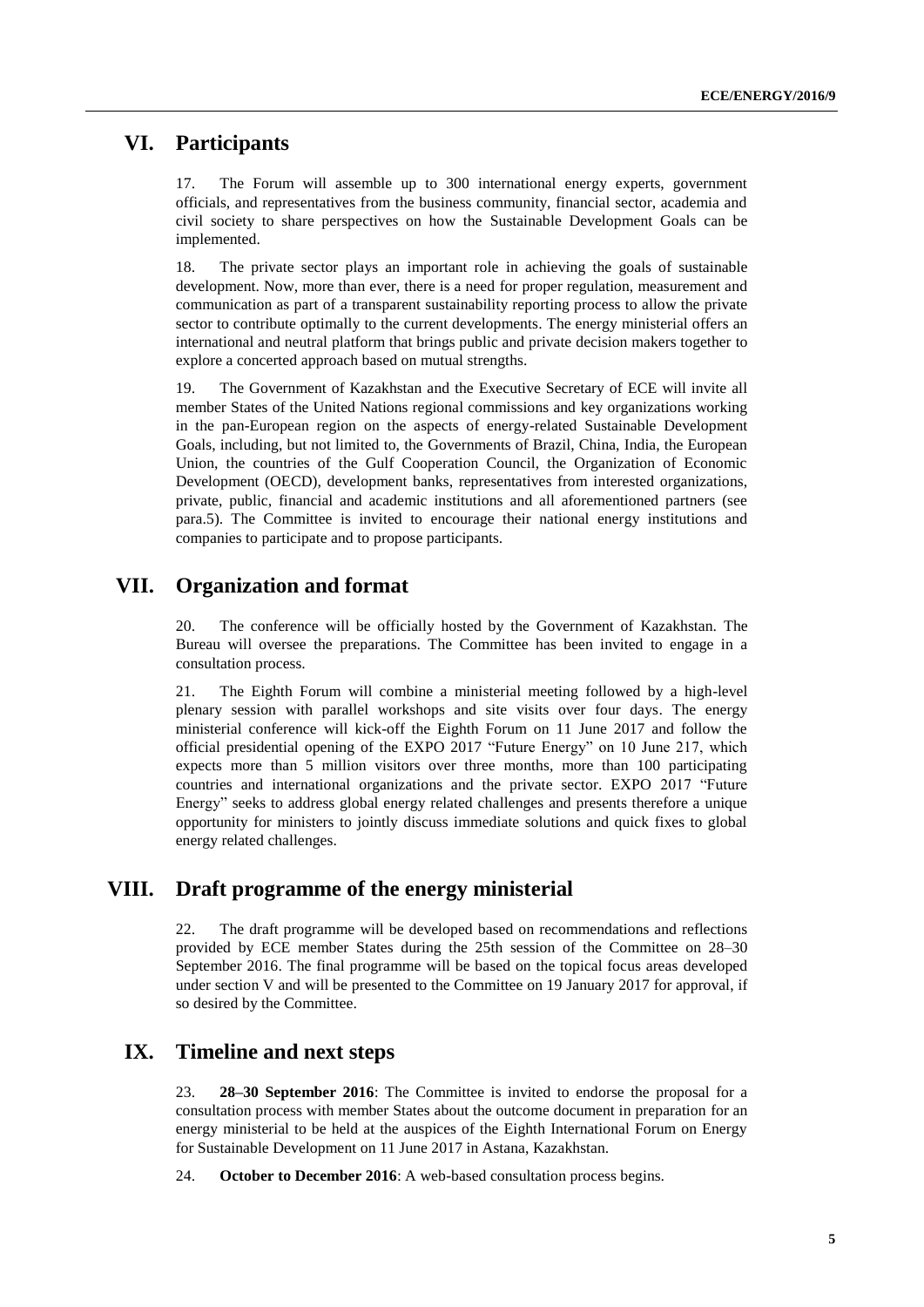25. **18–21 October 2016**: Seventh Forum on Energy for Sustainable Development in Baku, Azerbaijan. This meeting will bring together the five United Nations Regional Commissions with partners and will allow additional consultations to the proposed documents.

26. **December 2016**: Final drafting of the document to be endorsed by the Committee on Sustainable Energy in the second part of the twenty-fifth session.

27. **19 January 2017**: Second part of the twenty-fifth session of the Committee on Sustainable Energy, closure of the session with the adoption of the report by the Committee and potential endorsement of the ministerial outcome document.

28. **April 2017**: Sixty-seventh ECE Commission session for potential further endorsement of the Committee approved recommendations and outcome document.

29. **11 June 2017**: Energy ministerial conference hosted by Kazakhstan in collaboration with partners.

30. **11–14 June 2017**: Eighth International Forum on Energy for Sustainable Development, Astana, Kazakhstan.

31. **10 June – 10 September 2017**: EXPO 2017 "Future Energy", Astana, Kazakhstan.

32. **26–28 September 2017**: Twenty-sixth session of the Committee on Sustainable Energy to report on progress made and present concrete action outcomes from the ministerial meeting.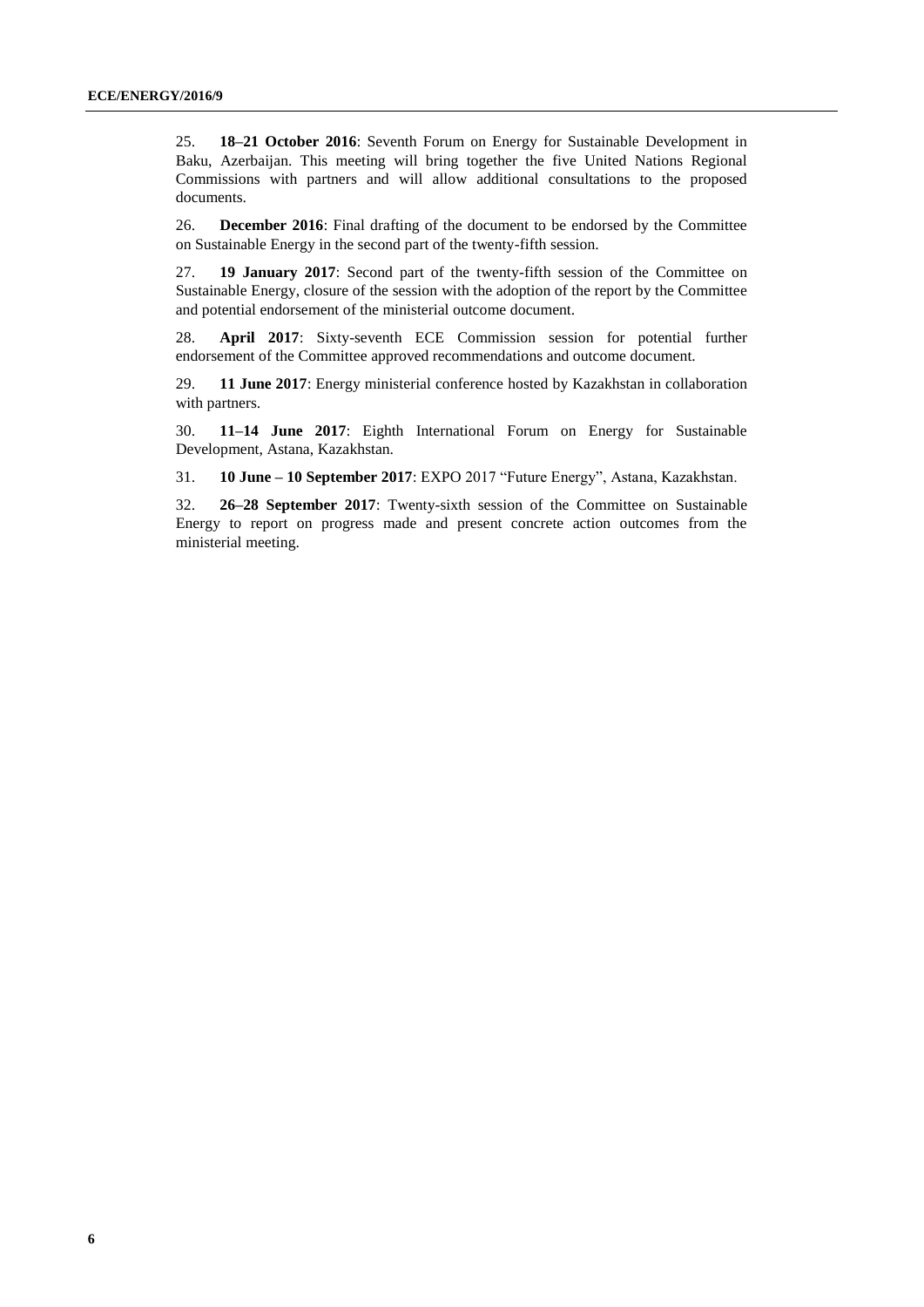### **Annex**

### **[Draft 1] Ministerial Statement**

1. We, the Energy Ministers of [countries], met in Astana, Kazakhstan on 11 June 2017, to explore how to accelerate the transition to a new, sustainable and fair energy system. Energy plays a crucial role in global economic growth and underpins all areas of development. We recognize that it is essential for our nations to secure access to affordable, reliable, sustainable, and modern energy and reduce greenhouse gas emissions from the energy sector if the world is to develop sustainably.

2. Recognizing that energy is at the core of the 2030 Agenda for Sustainable Development and the Paris Climate Agreement, we emphasize the following points:

- *Equitable access to modern energy services requires mobilizing adequate resources.* Ensuring physical and economic access to quality energy services requires investment throughout the energy value chain, from primary energy development to end use. Enabling investment requires that governments have a long-term vision for providing sustainable energy services, and that we promulgate sustainable policies and regulations that are based on rational economics and that allow producers and consumers to respond to a dynamically changing energy market. The vision includes provision of access to modern energy services for vulnerable groups as part of national poverty reduction strategies and social development policy.
- The net carbon intensity of the energy sector must be reduced. The amount of  $CO<sub>2</sub>$ that can be emitted in a scenario that keeps global temperature rises within  $2^{\circ}C$ , the so-called carbon budget, has been estimated at 1 trillion tons. If the ambition is to keep the temperature rise well below 2°C, then that budget is necessarily lower. Over half of the  $2^{\circ}$ C budget has already been "spent", and  $CO_2$  emissions from energy production, transformation, and use are at the heart of the challenge. In order to avoid overshooting the remainder of the carbon budget and in order to set the stage for future reductions in atmospheric greenhouse gas concentrations, it is imperative that all options for reducing net carbon emissions be developed and deployed urgently to reduce the carbon intensity of providing energy services.
- *Energy efficiency needs to improve*. Improving energy efficiency is one of the most cost-effective options for meeting growing energy demand, and it contributes to energy security, a better environment, improved quality of life, and economic well-being. Significant potential for improving energy efficiency exists worldwide, but attempts to improve energy efficiency often fall short because of flawed national policies that artificially lower energy prices that encourage wasteful consumption, that distort markets through production and consumption subsidies, and that manage housing stocks and land use ineffectively. New participants face barriers to entry, there are inadequate norms and standards, and the statistics and information to manage energy and track progress are incomplete. In addition, there is often a lack of awareness and education about the long-term economic and social benefits of action to improve energy efficiency and industrial productivity.
- *Renewable energy policies need to be redesigned.* Renewable energy resources are becoming cost-competitive with conventional resources. They offer a way to reduce the net carbon intensity of the energy sector, improve energy security, and encourage economic development. Integrating renewables into the global energy mix will be important as future energy systems are optimized both on- and off-grid. However, wider uptake of renewables requires addressing barriers to fair competition vis-à-vis conventional technology (without resorting to long-term subsidies), implementing stable long-term energy policy frameworks in a future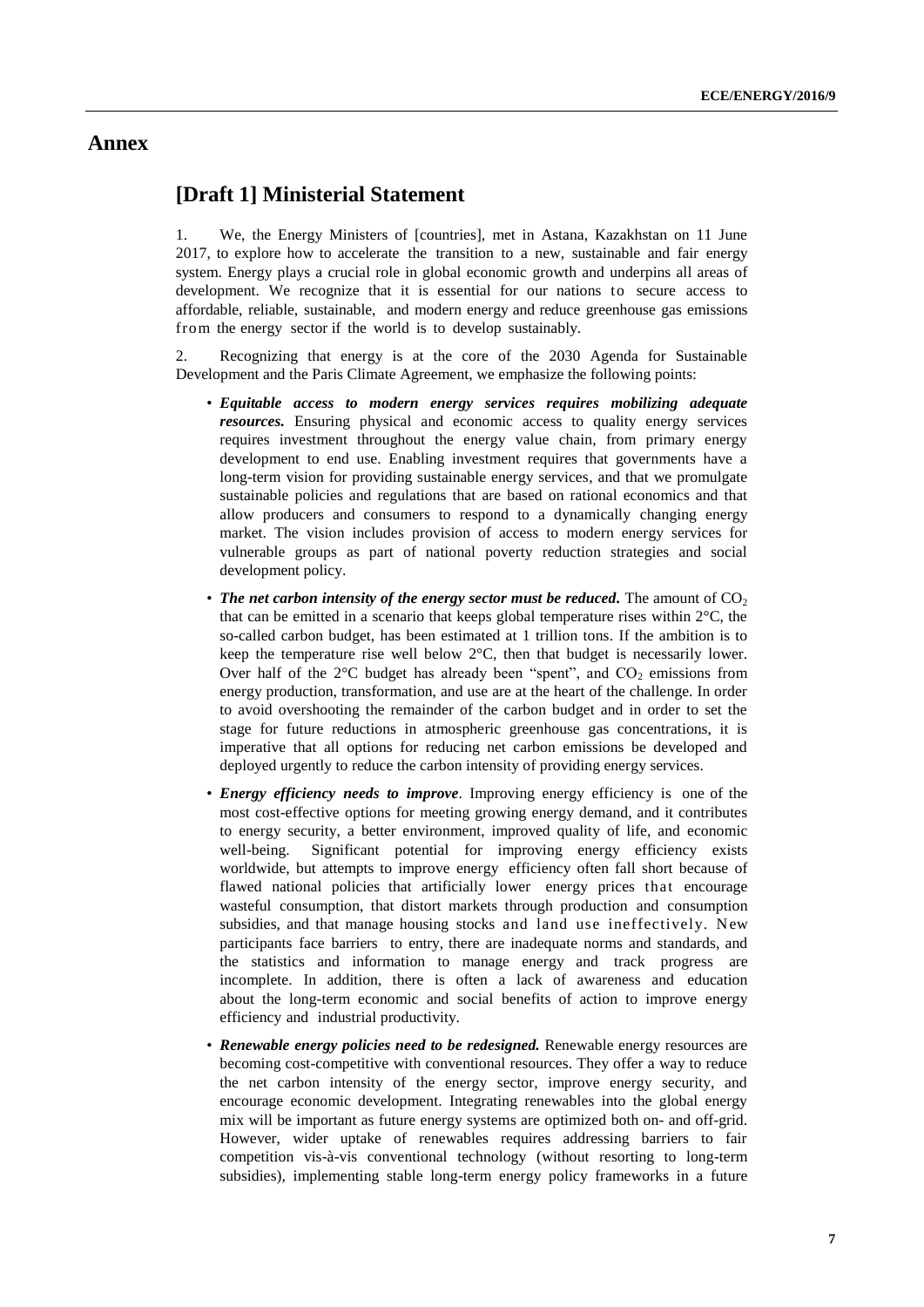energy system context, and deploying innovative and targeted financial mechanisms. Policies should be designed in light of the economic circumstances and development challenges of countries with renewable energy potential.

• *National and regional circumstances vary substantially.* While each country will make its contribution to both the 2030 Agenda and the Paris Climate Agreement, there is no one-size-fits-all solution and each country will choose its approach optimally given its national circumstances. We see significant value in international cooperation and functioning energy markets across regional corridors in the interest of all. We encourage the sharing of experiences and technologies to increase the uptake of successful technologies.

3. In light of the foregoing observations, we commit to the following actions to the extent they are relevant for our national circumstances:

#### **A. Access to Modern Energy**

4. Significantly accelerate the required energy transition while ensuring a high level of energy service reliability and equitable energy access.

5. Mobilize needed resources to provide universal access to modern energy services and ensure proper integration of other sectors and other development goals into our national energy plans.

6. Develop regional and international standards or other normative instruments throughout the energy system and share relevant information across areas with similar conditions.

7. Promote the use of quality-of-service regulation as a means of aligning the needs of suppliers and consumers of energy services and encourage the introduction of business models based on competitive companies offering sustainable energy services.

8. Develop well-functioning, resilient and interlinked energy markets with marketbased pricing and with greater transparency, flexibility and liquidity.

9. Rationalize the use of energy subsidies by exploring efficient and effective ways to protect vulnerable groups and phase out inefficient energy subsidies that create market distortions and encourage wasteful consumption by 2025.

#### **B. Energy and Climate Change**

10. Implement strategic measures to develop energy systems that allow for sustainable economic growth alongside deep reductions in greenhouse gas emissions. Reduce systems costs with market reforms, normative instruments (such as standards), and business models that embrace demand responses, supply flexibility, emerging storage, energy efficiency, and efficient transmission and distribution.

11. Institute well-functioning carbon markets or other mechanism to establish a real price on carbon to promote low carbon growth.

12. Ensure policy parity among all low-carbon technologies, including renewables, clean fossil, and, to the extent countries wish to pursue the option, nuclear power.

13. Deploy clean energy technology and enhance research and development of innovative technologies. Encourage both sustainable development of untapped national resource potential and a transition from higher to lower carbon intensity thermal generation.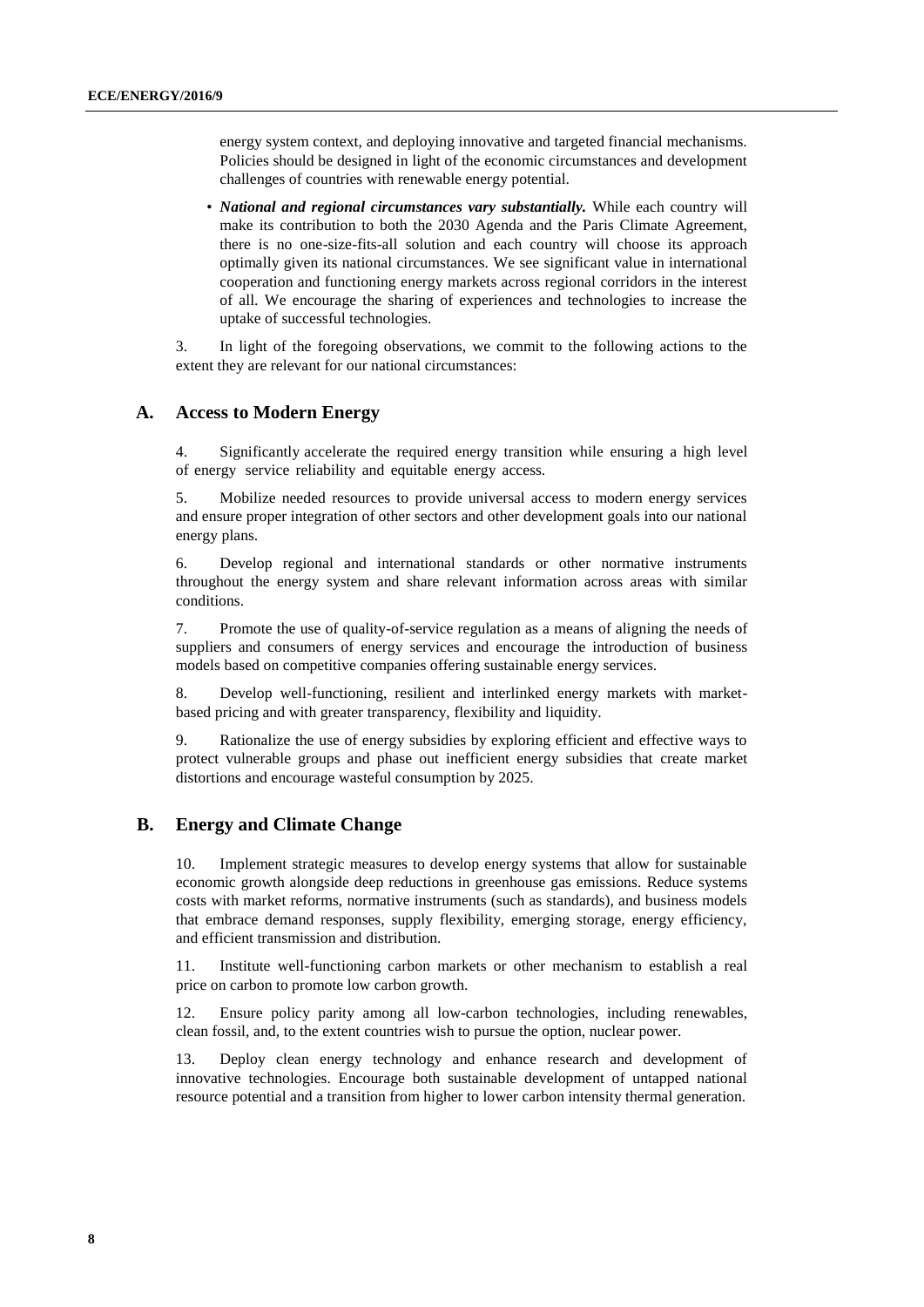#### **C. Energy and Resource Efficiency**

14. Reshape energy markets so that energy price signals and energy policies are aligned with sustainable deployment and use of energy resources.

15. Create structural, institutional and regulatory framework conditions that enable substantial investments in energy and resource efficiency throughout the energy value chain.

16. Explore ways for energy suppliers to sell energy services rather than energy products to accelerate energy efficiency uptake and promote the creation of strong energy services companies through public-private partnerships to implement large-scale energy efficiency programmes.

17. Enhance cross-sectoral urban planning to improve energy efficiency in cities, including housing, transport, water, and municipal utility infrastructure.

18. Establish technology-driven energy performance standards and pursue evertightening, enforced minimum energy performance standards in all sectors. Institute testing and labelling standards and procedures that meet recognized international requirements and that generate transparent information about them. Implement official energy efficiency labelling for mass consumer equipment.

19. Limit commercialization and sales of appliances and equipment that do not meet internationally agreed minimum standards by 2030.

20. Establish education programmes to train professionals in all economic sectors on ways to reduce energy use and provide information to the public with respect to energy efficiency and family budgets.

#### **D. Energy Investment Framework Conditions**

21. Develop energy infrastructure, markets, and trading arrangements that are resilient in the face of natural or geopolitical disruptions, including through well-functioning and transparent markets, diversified energy fuels, sources and routes, enhanced energy efficiency, and enhanced price elasticities.

22. Facilitate investments for secure and sustainable energy, including innovative investment to encourage clean energy technologies, upstream investment, and quality infrastructure investment.

23. Maintain an open dialogue among energy-producing, -transit and -consuming countries on energy security, technology and policy on neutral platforms.

24. Promote regional connectivity of energy infrastructure projects to enhance energy efficiency, to integrate renewable energy, and to optimize energy resource utilization. Enhance efforts to make regional energy integration a reality. Encourage interconnection infrastructure projects among countries with complementary energy resources as a costeffective way to enhance mutual energy security and stabilize energy systems.

25. Engage in dialogue with financial institutions to align investment incentives with the objectives of the sustainable development goals, including climate change. Create structural, institutional and regulatory framework conditions that enable investment throughout the value chain that reward efficient provision of energy services rather than use of energy resources.

26. Establish capacity building and qualification programmes for developers, engineers, technicians and workers involved in the design of bankable project proposals to be submitted to institutional, private investors, national and international financial institutions.